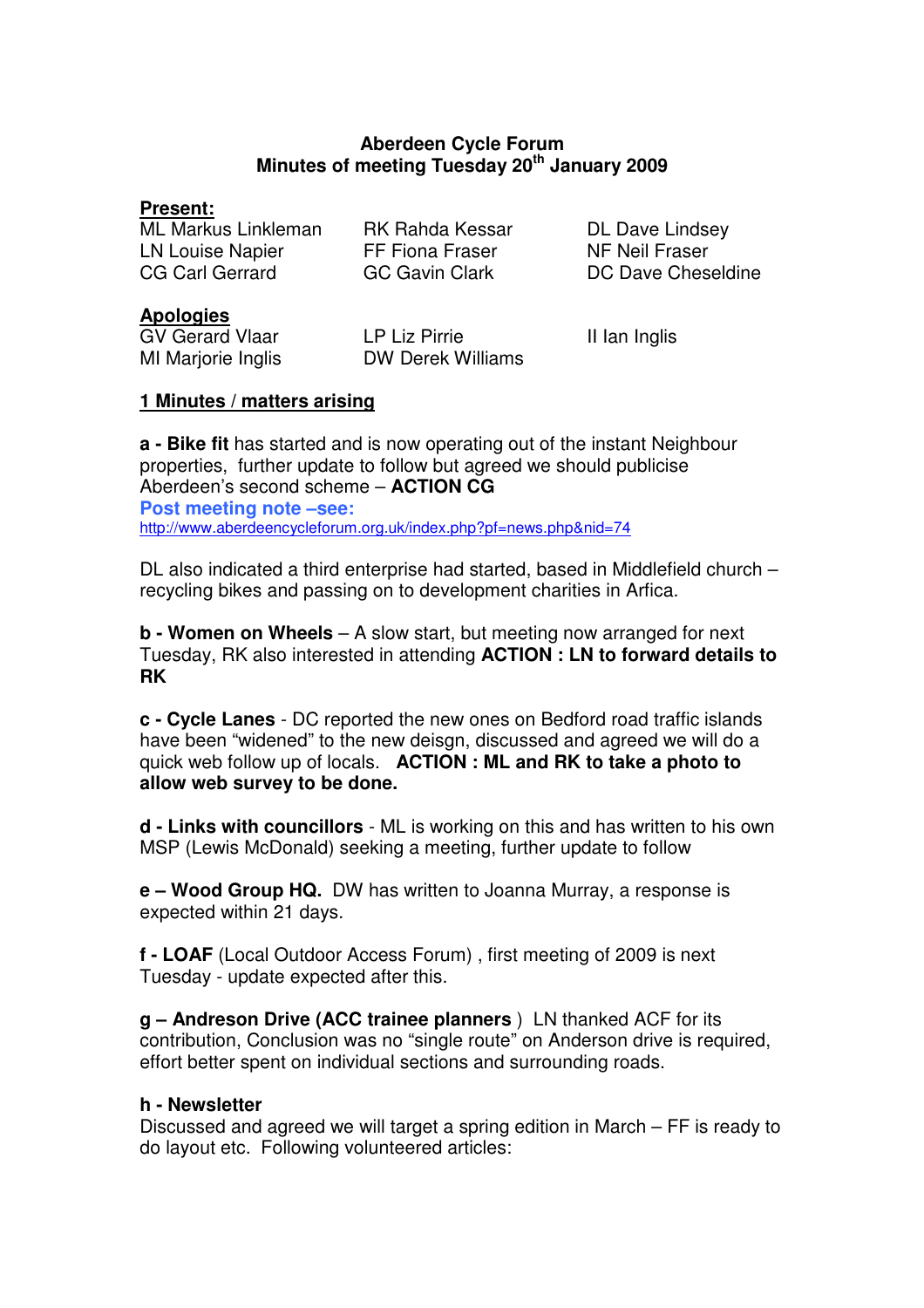- LN Women and Cycling LN
- LN Kingswells Buckdsburn Link
- CG South College Street
- LP New Cycle Trainers (or DW can do if he wants)
- DL Westhill route Update, whats wrong with It"<br>DC Wide cycle lanes in Islands
- DC Wide cycle lanes in Islands<br>DW ACF awards / BikeFit / beC
- ACF awards / BikeFit / beCyCle -

And a short placeholder for Try Cycling

#### **ACTION : All the above to supply copy to FF by END FEBRUARY –given our past performance on this topic CG will remind people of their commitments on a WEEKLY BASIS**

## **2 South College Street**

CG reported on what was a "highly charged" meeting with the roads engineers just before Christmas. The South College street development is getting better for cyclists, however we still have significant concerns on how to get a dual use cycle section through to the QE Bridge.

LN has followed up with Joanna Murray who has instructed Tom Rogers in roads to investigate the three options during the meeting - follow up meeting in next week or so. **ACTION CG to arrange**

# **Post Meeting note –now 4th Feb 16:15hrs CG, II and LP will attend**

#### **3 Standards for cycle provision in the city**...

Following South College Street above – there is clearly a need for some design standards that future developments can referred to. Currently there is no such document within ACC. LN has taken the lead on this within ACC. is looking for volunteers form the forum to further develop it.

Discussed and agreed this should follow from South College Street meeting where much of this is already being "done"

#### **4 Nestrans Travel Awareness**

DL reported on positive meeting with new Nestrans travel coordinator –Don Kent, a keen cyclist (yes you can put your bike in Nestrans foyer during the meeting, council please take note!). Don has budget and is looking for ways to spend it, further discussions to follow **ACTION DW** but initial thoughts included:

- Bike week sponsorship and advertising Nestrans now has a PR agency
- Opening ceremony for Westhill route
- Bigger / Better Commuter Challenge for Bike Week

#### **5 Cycle Safety**

Deferred to next meeting due to DW's absence .